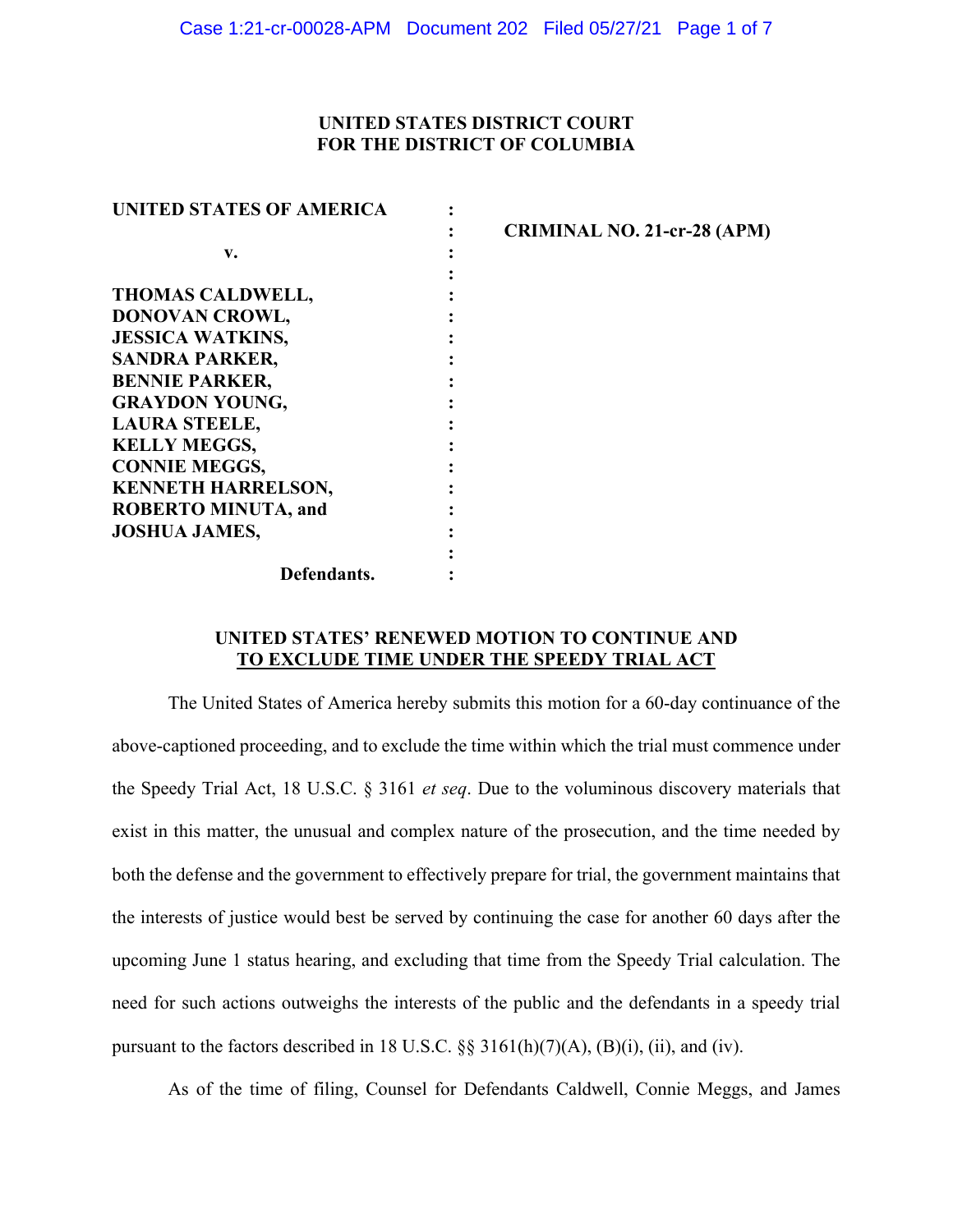### Case 1:21-cr-00028-APM Document 202 Filed 05/27/21 Page 2 of 7

consented to the filing of this motion. Counsel for the other defendants had not had an opportunity to respond to the government's proposal as of the time of filing.

#### **BACKGROUND**

In this case, all 12 defendants are currently charged together by way of indictment with conspiracy, in violation of 18 U.S.C. § 371, obstruction of an official proceeding, in violation of 18 U.S.C. § 1512(c)(2), and entering a restricted building without lawful authority, in violation of 18 U.S.C. § 1752(a)-(b), for their role in the attack on the United States Capitol on January 6, 2021. Several of the defendants also stand charged with destruction of government property and aiding and abetting, in violation of 18 U.S.C. §§ 1361, 2, and obstruction – tampering with documents, in violation of 18 U.S.C.  $\S$  1512(c)(1).

On April 8, 2021, the Court granted the government's motion to continue and exclude time in this matter, finding that the investigation into the events that gave rise to the charges against these defendants is so unusual and complex that it is unreasonable to expect adequate preparation for pretrial proceedings within the time limits established by the Speedy Trial Act. *See* 18 U.S.C. § 3161(h)(7)(B)(ii). (ECF No. 145.) The Court therefore ruled that the interests of justice would be served by tolling the computation of time under the Speedy Trial Act for a period of approximately 55 days, through and including the upcoming status hearing scheduled for June 1, 2021.

Since that time, the government has continued to provide discovery to the defense. To date, the government has provided over a terabyte of data in discovery materials. This discovery includes but is not limited to:

• Most of the U.S. Capitol surveillance footage that the government has identified as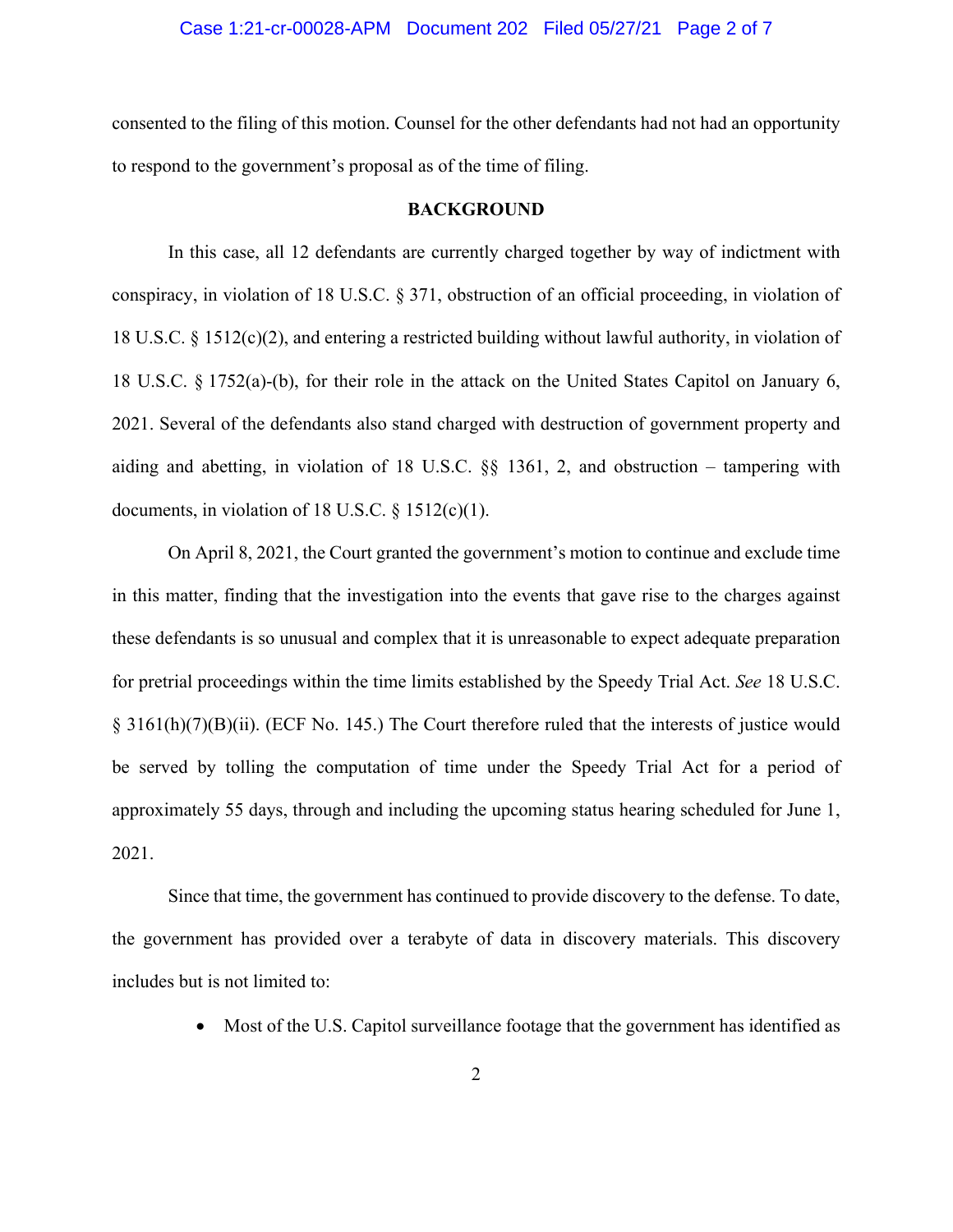showing the charged defendants' movements through the Capitol;

- All of the public source videos located by the government that show the defendants' movements in and around the Capitol on January 6, 2021;
- All of the surveillance video in the government's possession from the Comfort Inn Ballston, where the government alleges several members of this conspiracy stayed during the January 5-7 time frame;
- Body-worn camera footage of some but not all of the law enforcement officers who would have been in a position to capture events relevant to the defendants charged in this particular case;
- Copies of two Signal chats and the recording of the "Stop the Steal J6" Zello channel from January 6, 2021, which the government alleges are evidence of planning and coordination by the charged and uncharged conspirators in this matter;
- All of the subpoena returns relevant to the charged defendants that were in the government's possession as of April 6, 2021 (the government has received additional subpoena returns since that time, but it is still processing these returns for production);
- Information about or copies of evidence seized pursuant to most of the roughly 50 search warrants that had been executed as of the time of the April 6 status hearing, to include the full extractions from the cellular telephones seized from all 12 defendants (approximately 20 phones in total), which are being provided to the defense this week;
- The reports and attachments from the FBI files, for each of the charged defendants,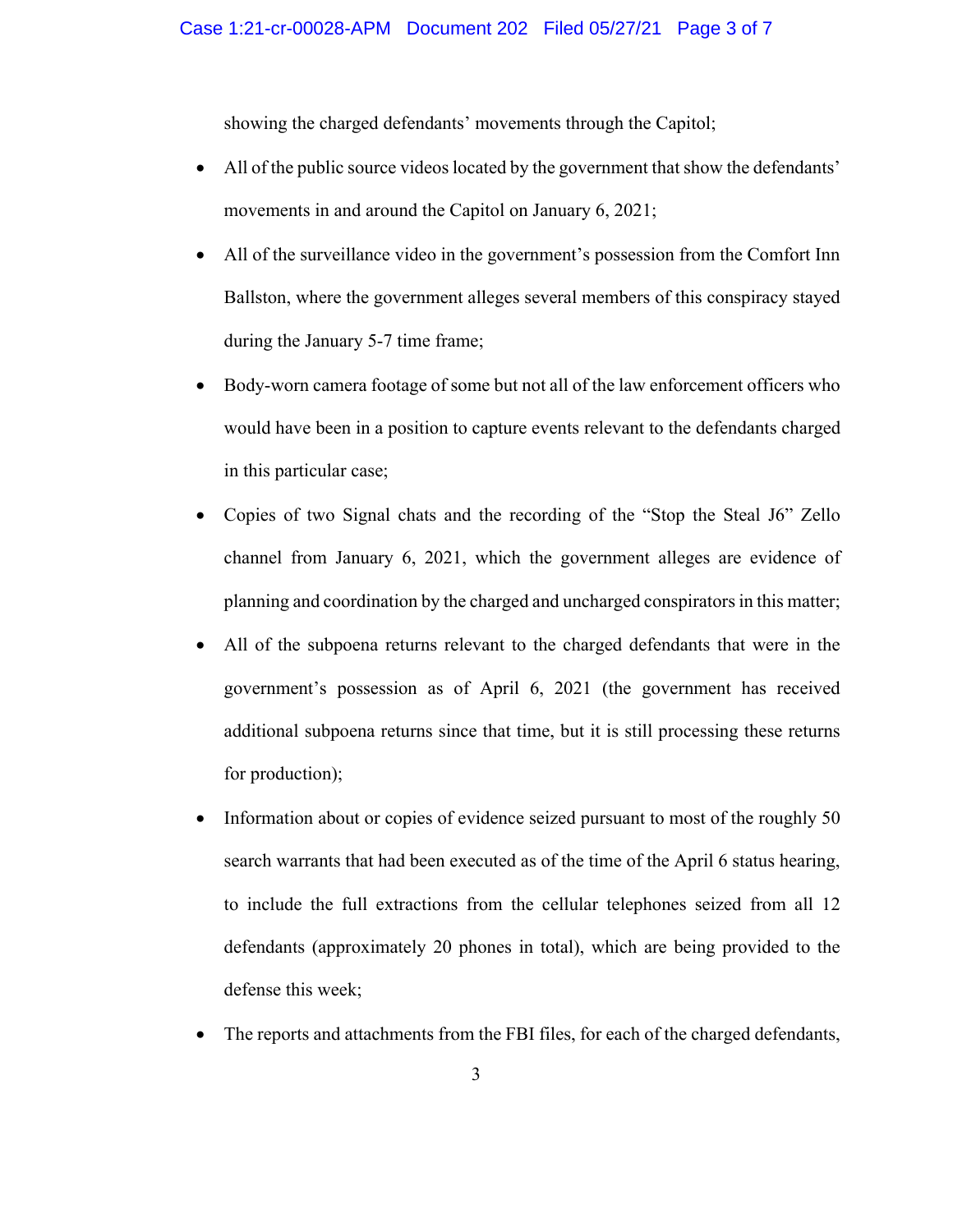that the government has deemed to be discoverable at this time (excluding, for example, reports regarding interviews of witnesses who do not provide inculpatory or exculpatory/impeaching information, and reports relating solely to the investigation of currently uncharged subjects); and

Arranging tours of the Capitol for defense counsel.

The investigation of this matter is ongoing, and the government continues to gather discoverable materials, which it will continue to provide to the defense on a rolling basis.

The government also only recently began reaching out to defendants' counsel about possible resolutions of these matters short of trial. These discussions are ongoing.

#### **ARGUMENT**

The Speedy Trial Act allows this Court to grant a continuance and to exclude that time from the Speedy Trial calculation upon a finding "that the ends of justice served by taking such action outweigh the best interest of the public and the defendant in a speedy trial." 18 U.S.C.  $\S 3161(h)(7)(A)$ . Among the factors the Court must consider in determining whether to grant such a continuance are whether the failure to grant a continuance would result in a miscarriage of justice, whether the case is so unusual or complex that it is unreasonable to expect the parties to be able to prepare for trial within the Act's standard time limits, and whether a continuance is necessary to give the attorneys for both the defendant and the government the time necessary for effective preparation. 18 U.S.C.§§ 3161(h)(7)(B)(i), (ii), (iv).

Each of those factors supports the government's request for a 60-day continuance. The historic-in-scope nature of the investigation and prosecution of the defendants charged in this case, as well as the broader set of cases involving the attack on the Capitol; the vast amount of evidence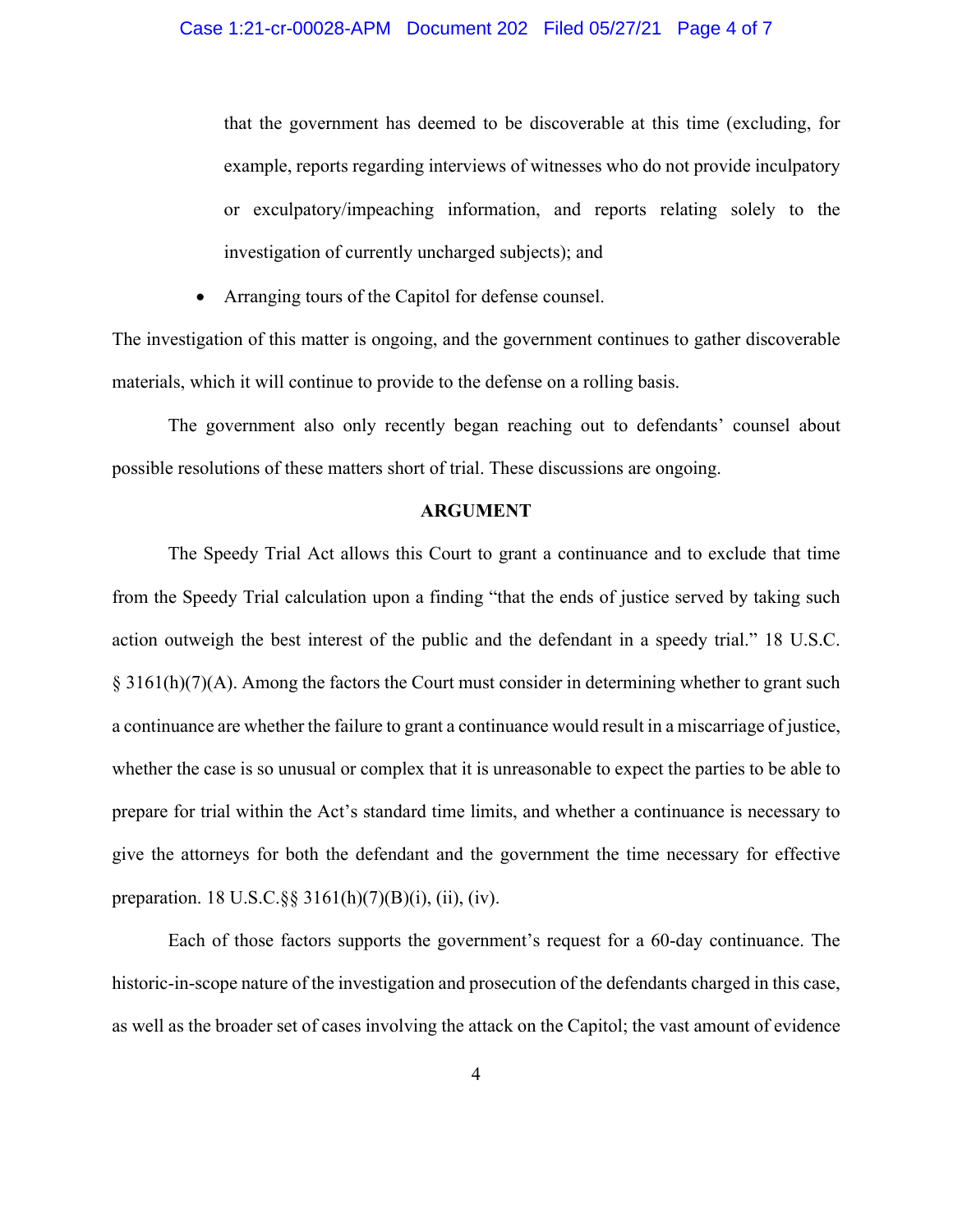### Case 1:21-cr-00028-APM Document 202 Filed 05/27/21 Page 5 of 7

that has been obtained and that must be processed, reviewed, and produced in discovery; and the inability of both defense counsel and the government to effectively prepare for trial without a continuance even with the exercise of due diligence, all establish that "the ends of justice served by the granting of such continuance outweigh the best interests of the public and the defendant in a speedy trial." 18 U.S.C. § 3161(h)(7)(A). *See, e.g.*, *United States v. Rice*, 746 F.3d 1074, 1078 (D.C. Cir. 2014) ("With 19 codefendants, a conspiracy spanning multiple states and countries, hundreds of hours of wiretaps (many in Spanish), the case—considered in its entirety—was sufficiently complex to justify the [270-day] continuance.") (citing 18 U.S.C. § 3161(h)(7)(B)(ii)); *United States v. Gordon*, 710 F.3d 1124, 1158–59 (10th Cir. 2013) (affirming ends-of-justice continuance in multiple-defendant case where the "evidence was extensive and complex, and . . . it would take additional time to sufficiently analyze and organize the evidence before trial"); *United States v. Bieganowski*, 313 F.3d 264, 284 (5th Cir. 2002) (finding "[t]his was a complex case" where, in nine-defendant case, "[t]he volume of discovery and the number of defendants involved justified some delay"); *United States v. Jimenez-Mendez*, No. 2:19-cr-00151-1, 2021 WL 688743, at \*12 (E.D. Pa. Feb. 23, 2021) (excluding nearly a year of time due to "unusual and complex nature of the case" involving "more than a dozen defendants . . . and extensive discovery, including approximately 4,000 hours of intercepted calls"); *United States v. Gutierrez*, NO. 06- CR-582-4, 2007 WL 4302812, at \*1 (E.D. Pa. Dec. 6, 2007) (granting ends-of-justice continuance based upon "the number of defendants, the nature of the prosecution, and the nature and quantity of the evidence," in case involving ten co-defendants and voluminous discovery); *United States v. Shaw*, 510 F. Supp. 2d 148, 152 (D.D.C. 2007) (finding "that this is a complex case given the number of defendants and the nature of the charges" where case "involve<sup>[d]</sup> ten counts against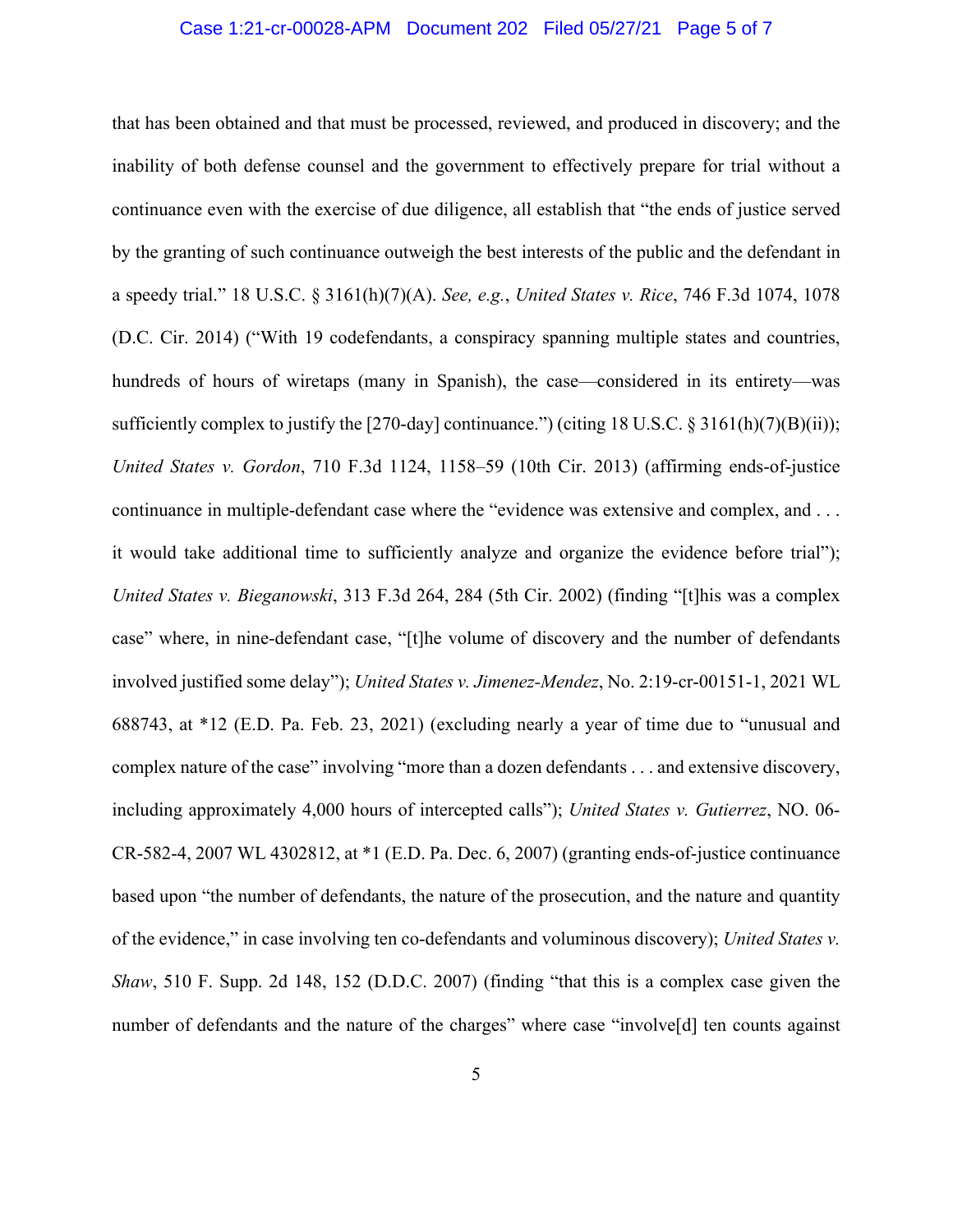seven defendants and allege[d] a drug conspiracy spanning almost seven years").

# **CONCLUSION**

WHEREFORE, the government respectfully requests that this Court grant the motion for a 60-day continuance of the above-captioned proceeding, and that the Court exclude the time within which the trial must commence under the Speedy Trial Act, 18 U.S.C. § 3161 *et seq*., on the basis that the ends of justice served by taking such actions outweigh the best interest of the public and the defendant in a speedy trial pursuant to the factors described in 18 U.S.C. §§ 3161(h)(7)(A), (B)(i), (ii), and (iv).

Respectfully submitted,

CHANNING D. PHILLIPS Acting United States Attorney DC Bar No. 415793

 $\mathop{\mathrm{By:}} \quad \begin{array}{c} \begin{array}{c} \begin{array}{c} \begin{array}{c} \text{ } \\ \text{ } \end{array} \end{array} \end{array}$ 

Kathryn L. Rakoczy Assistant United States Attorney D.C. Bar No. 994559 Ahmed M. Baset Troy A. Edwards, Jr. Jeffrey S. Nestler Assistant United States Attorneys Louis Manzo Special United States Attorney U.S. Attorney's Office for the District of Columbia 555 4th Street, N.W. Washington, D.C. 20530

*/s/ Alexandra Hughes* 

 Alexandra Hughes Justin Sher